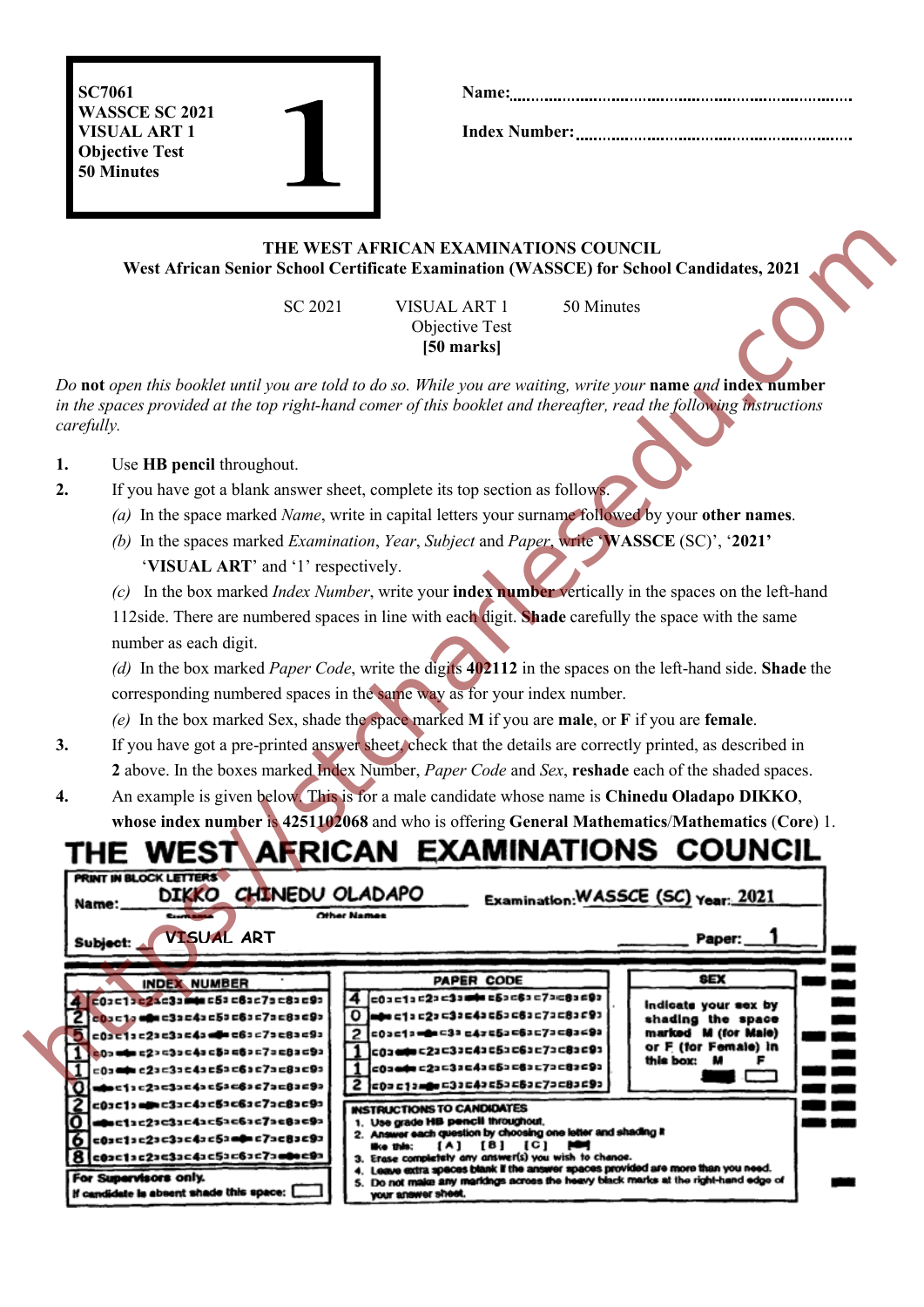*Answer* all *the questions*.

Each *questions is followed by* four *option lettered* A *to* D*. Find the correct option for* each *questions and shade* in pencil *on your answer sheet the answer space which bears the same letter as the option you have chosen. Give only* one *answer to* each *question. An example is given below.*

Which of the following pairs of colour have **no** shade?

- A. Yellow and green
- B. White and black
- C. Brown and purple
- D. Red and blue

*The correct answer is* white and black, *which is lettered* **B** *and therefore answer space would be shaded*.

 $[A]$   $[B]$   $[C]$   $[D]$ 

Think carefully before you shade the answer space, erase completely any answer(s) you wish to change. A. White and places<br> **H. White and bluek**<br>
C. Brown and placek<br>
D. Red and the<br>
The correct granuer is white and black, which is lattered **B** and therefore answer<br>
usual de abodes.<br>
[A] **EU** (C) [P]<br> **Think carefully below** 

*Now answer the following questions.*

- 1. The type of pointing that deceives the eye is known as
	- A. romantic painting
	- B. realistic painting
	- C. trompel'oeil painting
	- D. allegorical painting
- 2. In perspective, distant objects appear
	- A. bigger and taller
	- B. smaller and taller
	- C. bigger and shorter
	- D. smaller and shorter
- 3 *Impasto* is achieved by using
	- A. gouache and watercolour
	- B. oil paints and gouache
	- C. watercolour and oil points
	- D. paste) and watercolour
- 4 In a drawing the highlight is the part<br>A. mostly affected by light
	- mostly affected by light
	- B. less affected by light
	- C. with heavy strokes
	- D. with subtle strokes
- 5 The addition of blue to white results in
	- A. analogous
	- B. shading
	- C. complementary
	- D. foxing
- 6 *Weaving* is to textiles as *wash* is to
	- A. painting
	- B. casting
	- C. glazing
	- D. caning

**Want More WASSCE Past Questions** 

**Get the Complete or Updated WAEC Past Questions Paper (Objective and Essay) In PDF or Ms-Word From Us** 

**WHATSAPP + 2348051311885**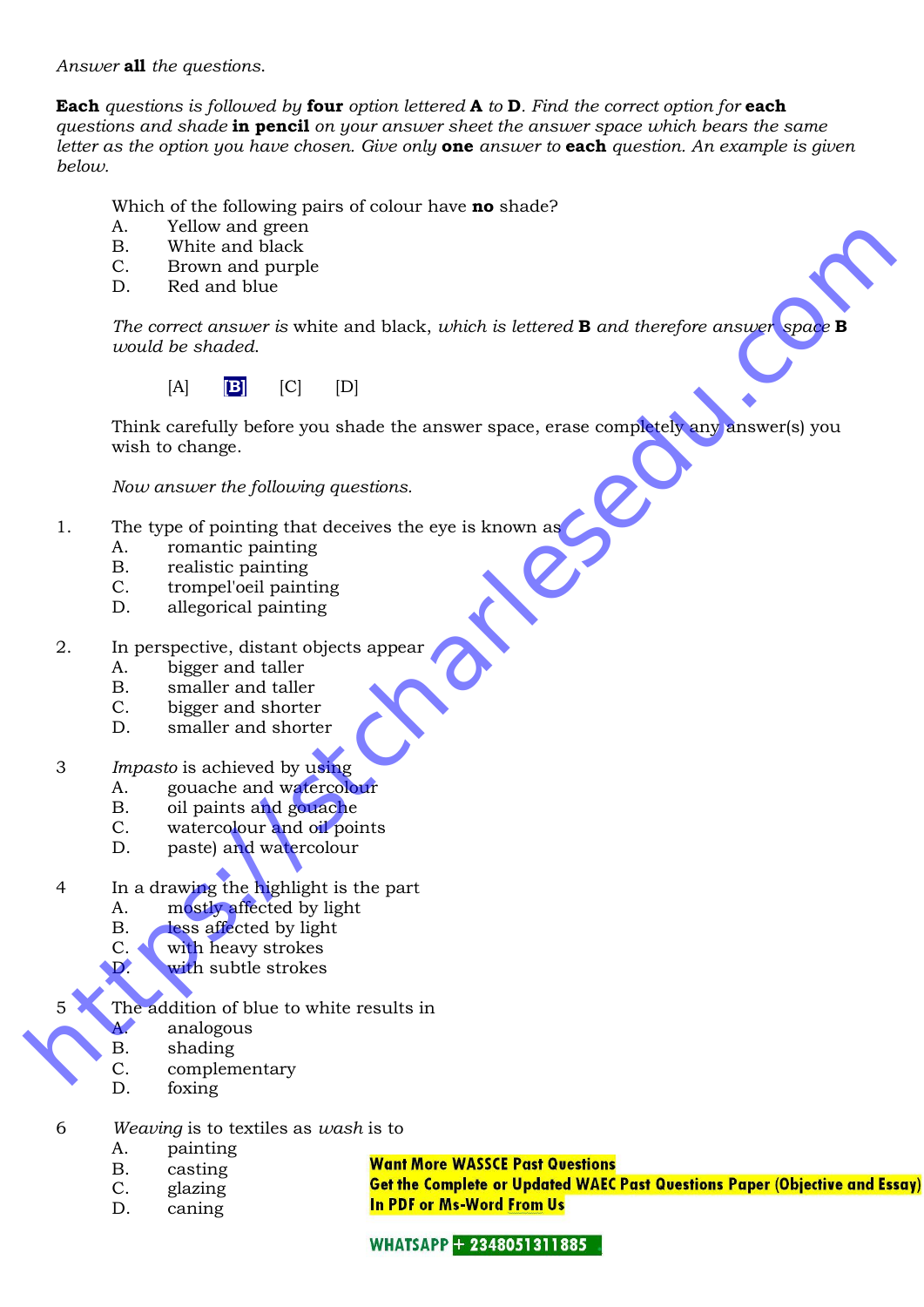- 7 Hue Value and intensity are
	- A functions of colour
	- B applications of colour
	- C properties of colour<br>D elements of colour
	- elements of colour
- 8 The substance used to reduce the porosity of a canvas is
	- A. sizing
	- B gelatin<br>C. resin.
	- resin.
	- D. lacquer
- 9. A charcoal drawing is suitably preserved using
	- A. resin
	- B. fixative
	- C. glaze
	- D. oil

10. The point that has **both** the characteristics of water and oil as solvent is B. Increase the stationary is suitably preserved using<br> **https://stcharlesedu.com**<br> **https://stcharlesedu.com**<br> **here** complements is suitably preserved using<br> **here** complements and complements<br> **here** complements are det

- A acrylic
- B chalk pastel
- C crayon
- D watercolour

11 *Substractive process* is mainly achieved by using

- A metal
- B cement<br>C wood
- wood
- D plaster of Paris
- 12 To avoid cracking, the potter adds
	- A water
	- B grog<br>C slip
	- slip
	- D clay
- 13. To protect a pastel drawing an artist needs to
	- A. spray with turpentine
	- B. spray with fixative
	- C. coat with linseed oil
	- D. coat with oil paint
- 14. *Melted wax* to encaustic as egg yolk is to
	- A. oil paint
	- B. gouache
	- C. tempera
	- D. fresco
- 15. Which of the following is **not** a printing technique?
	- A. Relief
	- B. Intaglio
	- C. Stippling
	- D. l.ithograpln

**Want More WASSCE Past Questions** 

**Get the Complete or Updated WAEC Past Questions Paper (Objective and Essay) In PDF or Ms-Word From Us** 

**WHATSAPP + 2348051311885**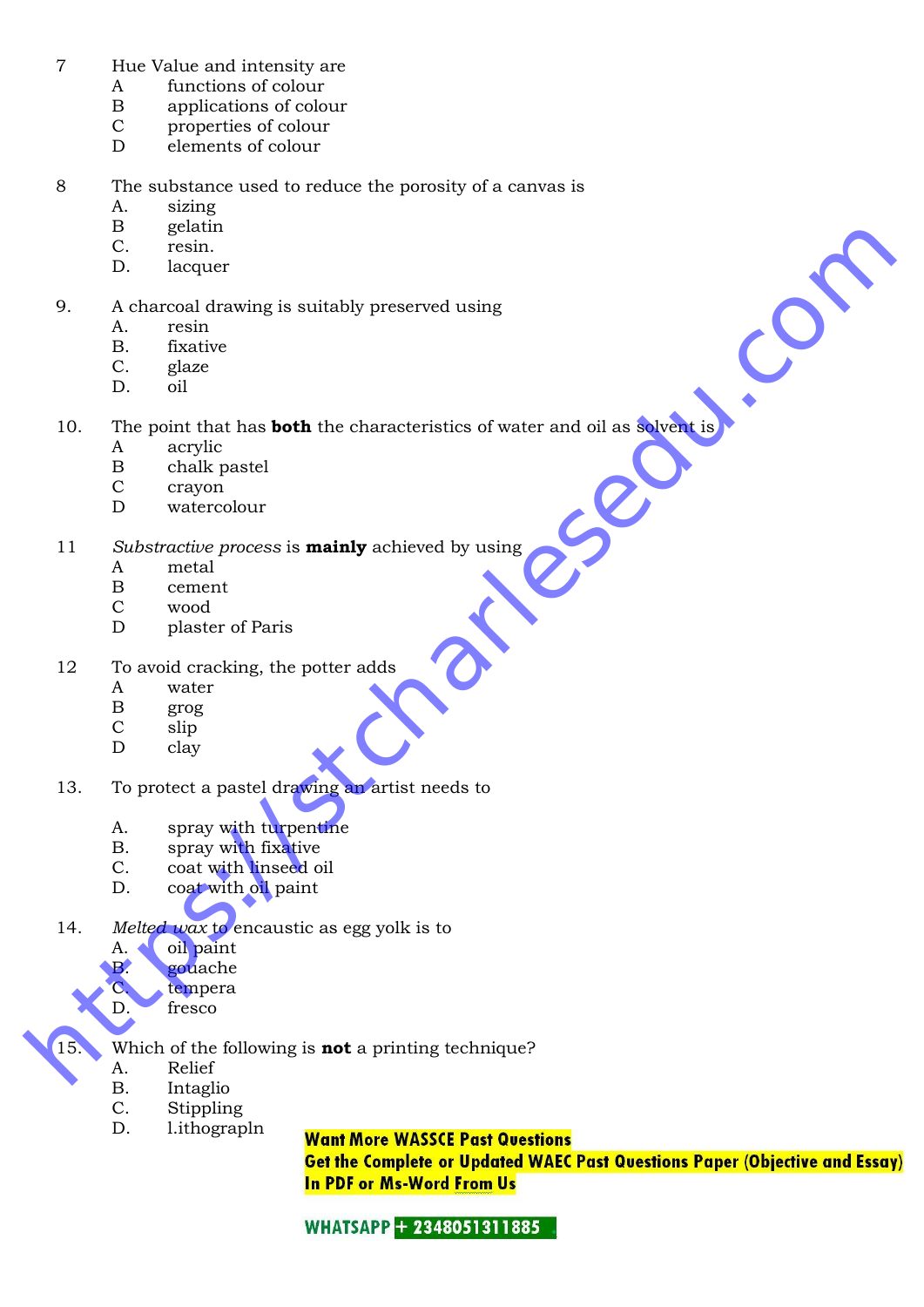- 16. Which of the following materials are **suitable** for painting?
	- A. Watercolour nod was
	- B. Paper and spatula
	- C. Crayon mid squeegee<br>D. Poster colour and acry
	- Poster colour and acrylic
- 17. Resist method in textiles involves the following excepts
	- A. tying
	- B. stamping
	- C. glazing
	- D. waxing

### *Use* Figure 1 *to answer questions* 18 to 20



- 18. **Figure 1** is group as
	- A. still life
	- B. portrait painting
	- C. abstract drawing
	- D. Figure drawing
- 19. Figure is title White roses, painted by
	- A. Pablo Picasso
	- B. George Scurat<br>C. Vincent van Go
	- Vincent van Gogh
	- D. Claude Monel

### 20. **Figure 1** is made up of

- A. nature and animate object
- B. man-made and inanimate object<br>C. lifeless and inanimate object
- lifeless and inanimate object
- D. nature and man-made object

*Use* Figure 2 *to answer questions* 21 to 22



painted by<br>painted by<br>mainted by<br>the complete<br>the object<br>de object<br>de object<br>enter bome and **by and the complete of the complete of the complete of the complete of the complete<br>in PDF or Me-Weard From Us<br>wHATSAPP EXECTED<br>T** 

### Figure 2

- 21. The white areas in **Figure 2** were created by
	- A. using wax as a resist
	- B. applying white on the surface
	- C. cutting into the surface
	- D. masking with a resist material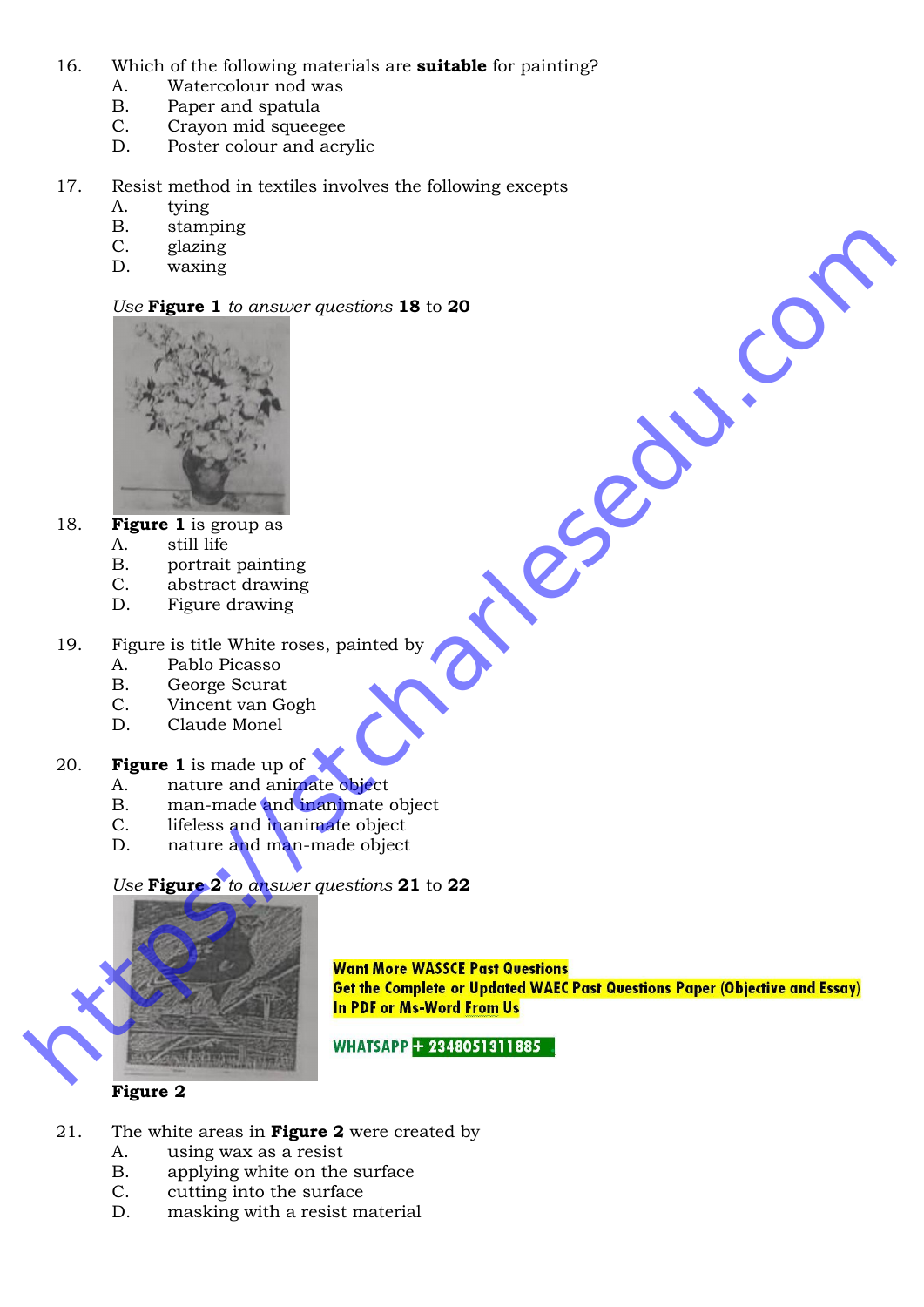### PAPER<sub>2</sub>

#### **ESSAY** [60 marks]

Answer four questions in all, choosing one question from Part A, two questions from Part B and one questions from Part C.

#### **PART A**

#### Answer one question only from this part.

| 1                | a. | Explain the term carving                                 | [3 marks] |
|------------------|----|----------------------------------------------------------|-----------|
|                  | b. | List any four basic tools used for carving wood          | [3 marks] |
|                  | c. | State any four steps involved in wood carving            | 8 marks   |
|                  |    |                                                          |           |
| $\overline{2}$ . |    | Write notes on any five of the following                 |           |
|                  | п. | leather-hand                                             | 3 marks   |
|                  | ь. | lgraffine                                                | 3 marks   |
|                  | c. | greenware                                                | 3 marks   |
|                  | d. | stip                                                     | 3 marks   |
|                  | e. | grag                                                     | 3 marks   |
|                  | f. | warping                                                  | [3 marks] |
|                  |    | P                                                        |           |
|                  |    | PART B.                                                  |           |
|                  |    | Answer two questions only from this part                 |           |
| 3.               | a. | Define the term court art.                               | [2 marks] |
|                  | b. | List any five materials used by the Benin court artists. | 5 marks   |
|                  | c. | State any four characteristics of Benin court art.       | [8 marks] |
|                  |    |                                                          |           |
|                  | a. | Write note on Kwame Amoah with particular reference to   |           |
|                  |    | country of origin<br>i.                                  | [2 marks] |
|                  |    | й.<br>training                                           | 2 marks   |
|                  |    | area of specialization<br>ili.                           | [2 marks] |
|                  |    |                                                          |           |
|                  |    |                                                          |           |
|                  |    |                                                          |           |
|                  |    |                                                          |           |
|                  |    |                                                          |           |
|                  |    |                                                          |           |
|                  |    |                                                          |           |
|                  |    |                                                          |           |
|                  |    |                                                          |           |
|                  |    |                                                          |           |
|                  |    |                                                          |           |



#### **Want More WASSCE Past Questions**

Get the Complete or Updated WAEC Past Questions Paper (Objective and Essay) In PDF or Ms-Word From Us

#### WHATSAPP + 2348051311885

### Figure 1

| $\sim$ | Write notes on Figure 1 with particular reference to |            |
|--------|------------------------------------------------------|------------|
|        | identification.                                      | 15 months! |
|        | $\sim$                                               | 11 marks   |
|        | marchinesis:                                         | 13 Months  |
|        | <b>Stute any fless bustoms of Figure 1</b>           | 16 march2  |
|        | Hum any two function of Figure 1.                    | 16 march 1 |